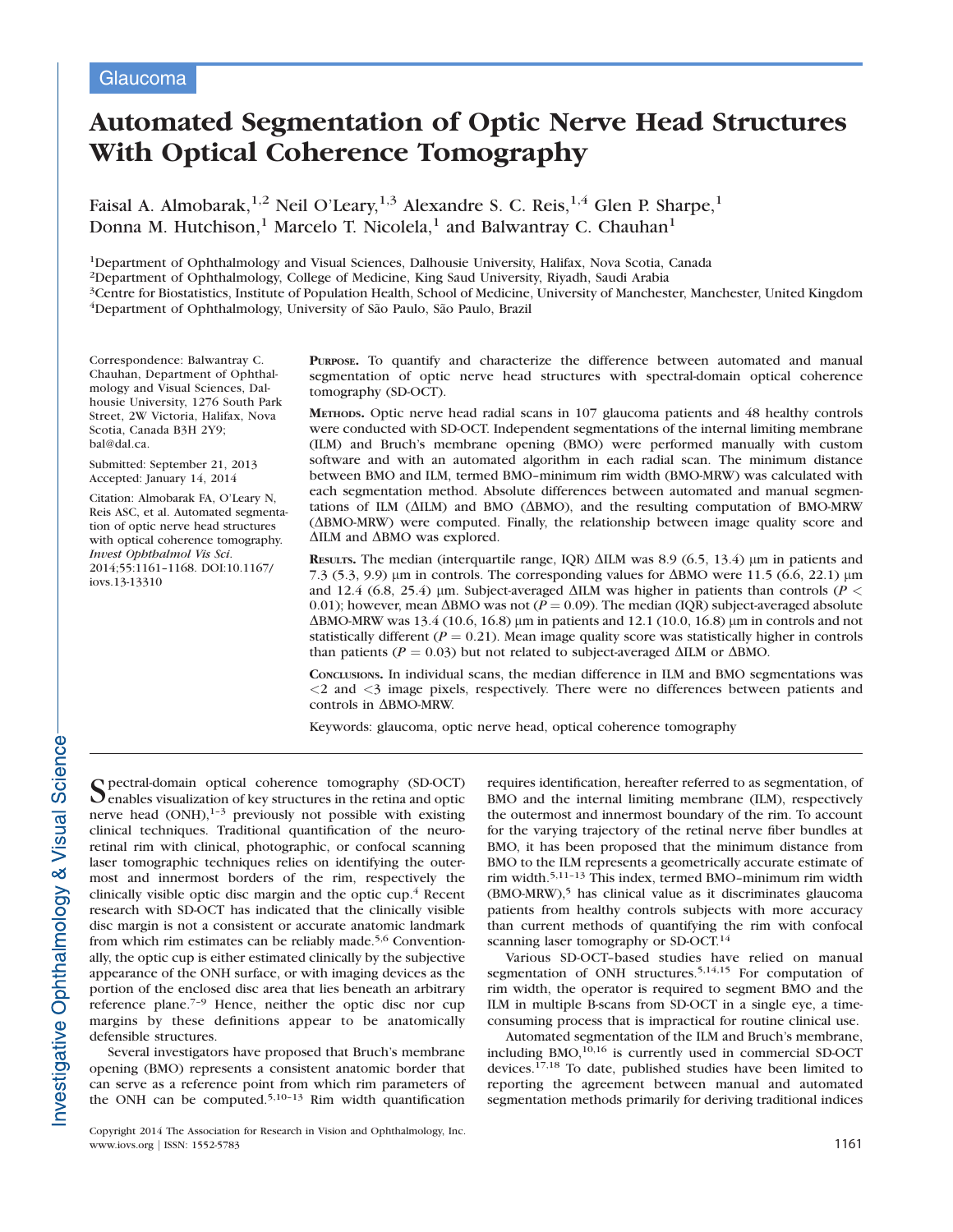| <b>TABLE 1.</b> |  |  |  | Summary of Data From Individual B-Scans* |  |
|-----------------|--|--|--|------------------------------------------|--|
|-----------------|--|--|--|------------------------------------------|--|

|                                      | Glaucoma                | Control                | <b>All Subjects</b>     |
|--------------------------------------|-------------------------|------------------------|-------------------------|
| Image quality score, dB              | 26.6(23.3, 30.8)        | 28.2 (25.6, 30.7)      | 27.2(24.0, 30.7)        |
| $\Delta ILM$ , $\mu m$               | 8.9(6.5, 13.4)          | 7.3(5.3, 9.9)          | 8.3(6.1, 12.2)          |
| ΔILM inside BMO, μm                  | 12.9(8.5, 25.2)         | 10.0(7.1, 17.6)        | 11.8(7.9, 22.8)         |
| ΔILM outside BMO, μm                 | 5.3(4.0, 7.2)           | 4.5(3.4, 6.2)          | $5.0$ $(3.8, 6.9)$      |
| $\Delta$ BMO, $\mu$ m                | 11.5(6.6, 22.1)         | 12.4(6.8, 25.4)        | 11.7(6.7, 23.0)         |
| Absolute ABMO-MRW, µm                | 9.4(4.2, 18.2)          | 7.9(3.7, 15.9)         | 8.9(4.0, 17.5)          |
| Absolute $\triangle BMO-MRW$ , %     | 5.4(2.3, 11.5)          | 2.6(1.2, 5.5)          | 4.3(1.8, 9.4)           |
| Signed $\triangle BMO-MRW$ , $\mu$ m | $-2.4$ ( $-10.8$ , 7.1) | $-2.9$ ( $-9.6$ , 5.0) | $-2.6$ ( $-10.4$ , 6.3) |
| Signed $\triangle BMO-MRW$ , %       | $-1.4(-6.2, 4.2)$       | $-1.0$ ( $-3.2$ , 1.6) | $-1.2$ (-5.1, 3.1)      |

\* Values shown are median (interquartile range).

such as cup-disc ratio and rim area,<sup>10,16,19,20</sup> with the assumption that BMO represents the disc margin. The aim of our study was to quantify and characterize the differences between an automated segmentation algorithm and manual methods to identify the ILM and BMO. We evaluated how the derived parameter BMO-MRW differed between these segmentation methods.

## **METHODS**

### Participants

Participants included patients with open-angle glaucoma and healthy normal controls. They were recruited from longitudinal studies at the Eye Care Centre, Queen Elizabeth II (QE-II) Health Sciences Centre, Halifax, Nova Scotia, Canada. The study adhered to the tenets of the Declaration of Helsinki, and all subjects gave written, informed consent. If both eyes were eligible, one eye was randomly selected as the study eye. The study was approved by the Research Ethics Board of the QE-II Health Sciences Centre.

For patients, inclusion criteria were (1) clinical diagnosis of open-angle glaucoma, including primary, pseudo-exfoliative, or pigmentary glaucoma; (2) clinically judged glaucomatous ONH changes with stereo disc photography or confocal scanning laser tomography; (3) a positive Glaucoma Hemifield Test with standard automated perimetry (Swedish Interactive Thresholding Algorithm program 24-2 of the Humphrey Field Analyzer; Carl Zeiss Meditec, Dublin, CA); and (4) best corrected visual acuity equal to or better than 0.3-logarithm minimum angle of resolution (equivalent to 20/40). Exclusion criteria were (1) concomitant ocular disease and systemic medication known to affect the visual field and (2) refractive error exceeding  $\pm 6.00$  diopters (D) sphere or  $\pm 3.00$  D astigmatism.

For healthy controls, inclusion criteria were (1) normal eye examination with intraocular pressure less than 21 mm Hg; and (2) normal visual field defined as a Glaucoma Hemifield Test, mean deviation and pattern standard deviation within normal limits. The exclusion criterion was refractive error exceeding  $\pm 6.00$  D sphere or  $\pm 3.00$  D astigmatism.

# Imaging

The ONH was imaged with SD-OCT (Spectralis; Heidelberg Engineering GmbH, Heidelberg, Germany) with a radial scanning pattern centered on the ONH to obtain 24 angularly equidistant radial B-scans. Each radial B-scan was averaged from 30 individual scans with 768 A-scans per B-scan. The internal image registration and tracking software was used to significantly reduce the effects of eye movements.<sup>21</sup>

### Segmentation of ONH Structures

The SD-OCT raw data were imported into customized software, based on the Visualization Toolkit (VTK, Clifton Park, NY), enabling three-dimensional visualization and manual segmentation of BMO and the ILM. The positions of the ILM and BMO (two per B-scan) were manually segmented in each of the 24 radial B-scans by one trained observer (FAA).

An automated segmentation algorithm (Heidelberg Eye Explorer 5.7.0.9; Heidelberg Engineering) automatically segmented BMO and the ILM. The manual and automated segmentations were performed independently and were not mutually informative.

The three-dimensional coordinates of these structures were then used to calculate BMO-MRW, representing the minimum distance between the BMO and ILM with segmentation method.

# Analyses

The absolute difference in depth between the automated and manual segmentation of the ILM  $(\Delta ILM)$  was computed for each pixel along each B-scan and averaged for values inside and outside BMO (as determined by the manual method), as well as for the entire B-scan, yielding one value respectively per Bscan. The distance between the automated and manual segmentation of each BMO position (absolute difference,  $\Delta$ BMO) was then computed, yielding two values per B-scan. Finally, the absolute (representing bias and variability) and signed (representing bias) difference in BMO-MRW (automated-manual,  $\Delta$ BMO-MRW) derived from the two segmentation methods was computed, each yielding two values per B-scan.

To determine whether the magnitude of BMO-MRW was associated with ABMO-MRW, the latter was examined as a function of BMO-MRW derived from the manual method. The variation of  $\triangle BMO$  with respect to regional position was investigated by plotting  $\triangle BMO$  as a function of the angle of BMO around the BMO center (computed from a spline fit of the manual BMO segmentation points). These data were averaged according to the nonparametric Friedman supersmoother spline fitting function.<sup>22</sup> These analyses were repeated with the absolute and signed  $\triangle BMO-MRW$ . The final analyses on individual B-scans examined the association between image quality score (based on signal to noise ratio and ranging from 0 to 40, with higher values indicating higher image quality) and both  $\Delta ILM$  and  $\Delta BMO$ .

Differences between automated and manual parameters were averaged across all scans for each subject, that is, subjectaveraged  $\Delta ILM$ ,  $\Delta BMO$ , and absolute and signed  $\Delta BMO-MRW$ (derived from the 48 individual absolute and signed  $\triangle BMO-$ MRW values, respectively). The association among these variables was assessed, as well as that between mean image quality score and both subject-averaged  $\Delta$ ILM and  $\Delta$ BMO.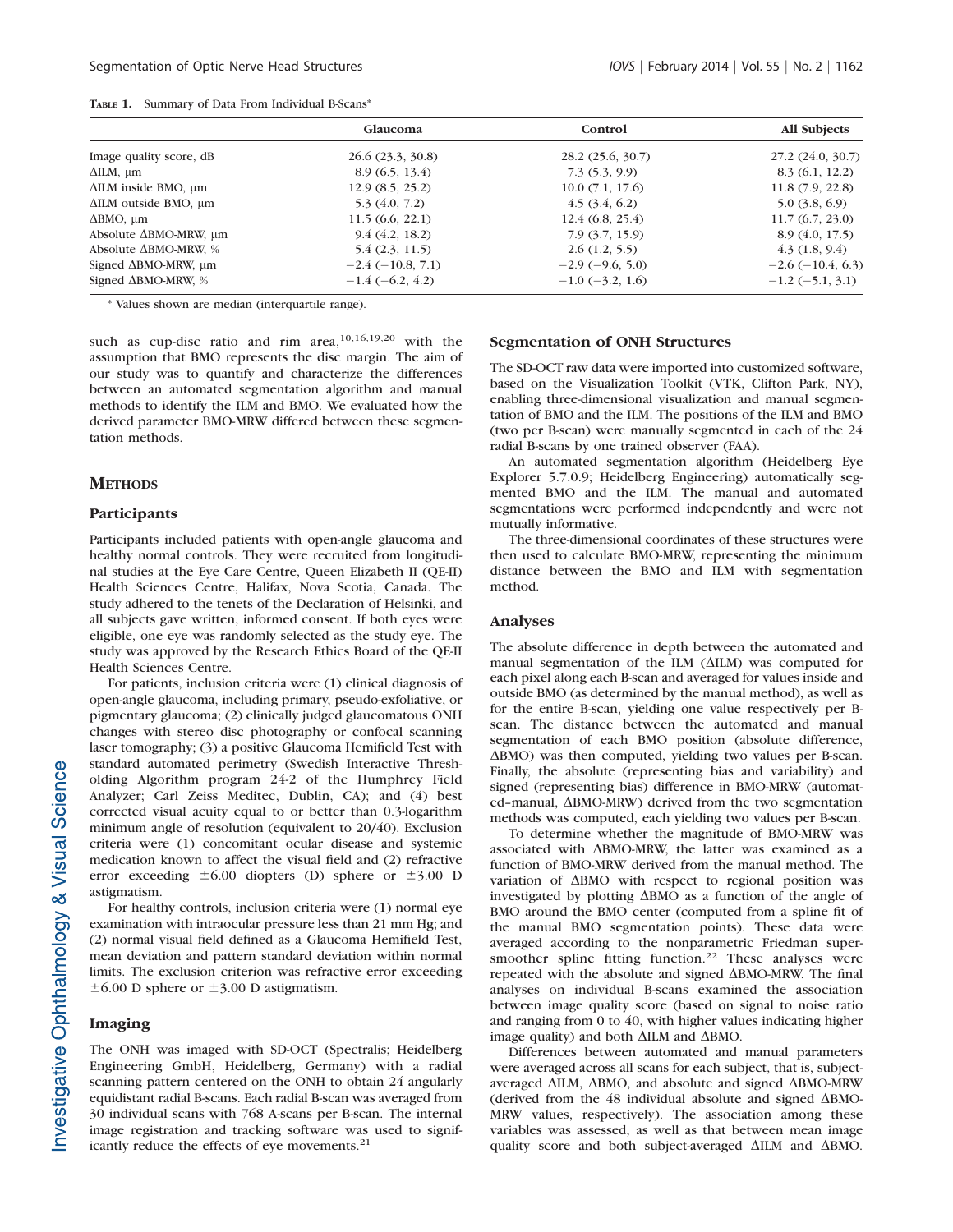

FIGURE 1. Distribution of the absolute difference between the automated and manual segmentation of the internal limiting membrane ( $\Delta$ ILM, left) and Bruch's membrane opening ( $\Delta BMO$ , center) in individual B-scans. Distribution of the signed (automated-manual) difference in BMO-MRW  $(\Delta BMO-MRW, right)$  derived from the two segmentation methods.

Failure of the automated segmentation algorithm to segment either of the two BMO positions in a single B-scan was termed a segmentation failure. In these scans, it was not possible to derive BMO-MRW with the automated algorithm and hence also not  $\Delta$ BMO-MRW. The segmentation failure rate was defined as the number of segmentation failures per subject. The association between segmentation failure rate and mean image quality score was also assessed.

Group variables were compared with the Mann-Whitney U test. Associations between variables were examined with Spearman's rank correlation.

# **RESULTS**

The study population comprised 107 patients with glaucoma and 48 healthy controls. The median (interquartile range, IQR) age and visual field mean deviation was 70.3 (64.3, 76.9) years and  $(5.0 \ (58.1, 73.9)$  years, and  $-3.92 \ (-7.87, -1.62)$  dB and 0.33 (-0.32, 0.98) dB, respectively.

Image quality score,  $\Delta ILM$ ,  $\Delta BMO$ , and  $\Delta BMO-MRW$ statistics are shown in Table 1. The median  $\Delta ILM$  and  $\Delta BMO$ was approximately  $8 \mu m$  and  $12 \mu m$ , respectively; however, the distributions had long positive tails (Fig. 1). The distribution of signed  $\triangle BMO-MRW$  had a peak close to 0  $\mu$ m, but also had long tails containing a small number of observations (Fig. 1). The regional variation of DBMO in individual B-scans is shown in Figure 2. Except around the superior pole, in both glaucoma patients and controls, there were no discernible variations in  $\Delta$ BMO with angular position around the BMO center, with the regional mean ranging from 19.3 to 24.8 lm (Fig. 2). For both patients and controls, there was negligible bias in  $\Delta$ BMO-MRW (values close to  $0 \mu m$ , Fig. 3). Furthermore, there was no change in bias as a function of BMO-MRW, with the latter explaining only 0.3% of the variability of signed  $\triangle BMO-MRW$ (Fig. 3). There were also no discernable variations in the absolute or signed BMO-MRW with angular position around the BMO center ([Supplementary Fig. S1](http://www.iovs.org/content/55/2/1161/suppl/DC1)); however, absolute  $\Delta$ BMO-MRW tended to be marginally higher in patients superotemporally and nasally through inferiorly.

For individual B-scans, neither  $\Delta ILM$  nor  $\Delta BMO$  were associated with image quality score (Spearman's  $\rho = 0.06$  and -0.02, respectively; Fig. 4). The subject-averaged image quality score was statistically significantly higher in controls than patients, while all three of the subject-averaged  $\Delta$ ILM parameters higher in patients than controls (Table 2). In both patients and controls, the difference between  $\Delta$ ILM inside



FIGURE 2. Absolute difference between the automated and manual segmentation of Bruch's membrane opening (ABMO) in individual B-scans as a function of the angle around BMO center. Lines in the plot indicate the mean values in glaucoma patients, controls, and all subjects fitted with the Friedman supersmoother function. T, temporal; S, superior; N, nasal; I, inferior.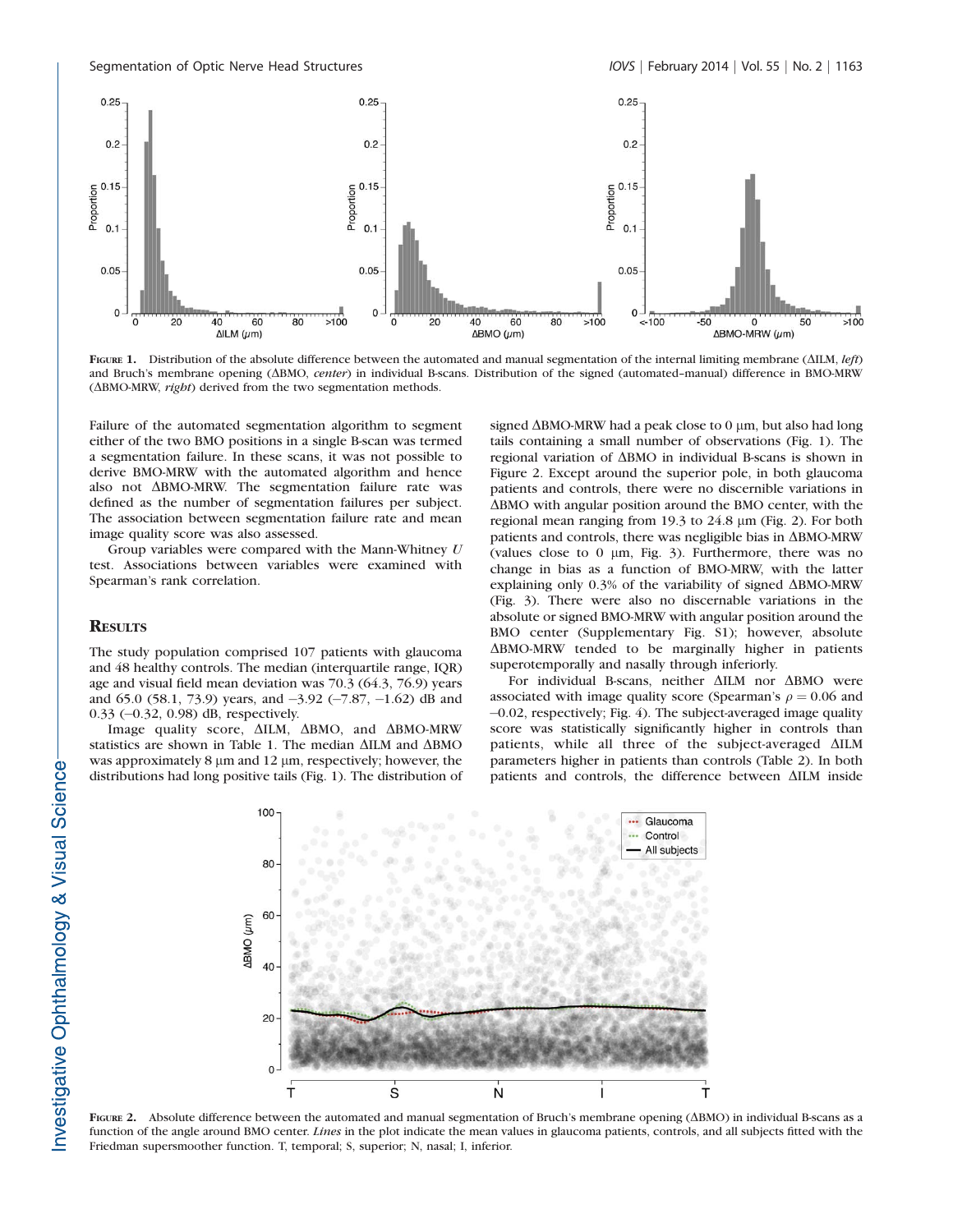FIGURE 3. Signed (automated–manual) difference in BMO-MRW  $(\Delta BMO-MRW)$  derived from the two segmentation methods as a function of the BMO-MRW derived from manual segmentation. Red data points: Glaucoma patients. Green data points: Controls. Solid red and green lines: Median value in patients and controls, respectively. Dotted lines: 2.5th and 97.5th percentiles.

BMO was almost three times higher than that outside BMO (Table 2). There was no evidence for differences between patients and controls in subject-averaged absolute or signed ABMO-MRW (Table 2); however, because glaucoma patients had thinner BMO-MRW,  $\triangle BMO-MRW$ , expressed as percentage, was higher in patients than controls (Table 2). There was no difference in bias of global BMO-MRW measurements between patients and controls (Table 2). Absolute subject-averaged ABMO-MRW was statistically correlated with subject-averaged  $\Delta$ ILM ( $\rho$  = 0.39, P < 0.01; [Supplementary Fig. S2](http://www.iovs.org/content/55/2/1161/suppl/DC1)) and  $\Delta$ BMO ( $\rho$  $= 0.53$ ,  $P < 0.01$ ; [Supplementary Fig. S2](http://www.iovs.org/content/55/2/1161/suppl/DC1)). Neither subjectaveraged  $\Delta$ ILM nor  $\Delta$ BMO were associated with mean image quality score ( $\rho = 0.12$ ,  $P = 0.15$  and  $\rho = -0.10$ ,  $P = 0.20$ , respectively; [Supplementary Fig. S3\)](http://www.iovs.org/content/55/2/1161/suppl/DC1). Subject-averaged  $\Delta$ BMO-MRW was not associated with visual field mean deviation in either patients ( $\rho = -0.06$ ,  $P = 0.58$ ), or all subjects taken together ( $\rho = -0.12$ ,  $P = 0.12$ ).

Subject-averaged BMO-MRW estimated with manual segmentation was significantly lower in patients than controls (P < 0.01) with a median difference (95% confidence interval) of 127.2 (108.8, 146.6) lm. The 95% prediction interval of subject-averaged absolute  $\Delta$ BMO-MRW was 6.6 to 37.7 µm. Thus, the upper limit of this 95% prediction interval of

failure rate was 0. In 12 (7.8%) subjects (8 [7.5%] patients and 4 [8.3%] controls), the failure rate was 1; in  $1$  (0.6%) subject (1 [0.9%] patient), it was 2; in 2 (1.3%) subjects (2 [4.2%] controls), it was 3; and in 1 (0.6%) subject (1 [2.1%] control), it was 4. In all but one case, segmentation failure occurred where the ILM was not fully segmented, typically when excavation of the ONH was profound and the instrument scan depth was incapable of capturing the anterior surface of prelaminar tissue and the entire ILM. Hence, in these cases,  $\Delta$ ILM,  $\Delta$ BMO, or ABMO-MRW could not be computed. There was a poor relationship between segmentation failure rate and mean image quality score ( $\rho = 0.14$ ,  $P = 0.08$ ; Fig. 5).

Figure 6 (A and B) depicts two cases illustrating that image quality was not a good predictor of the agreement between the automated and manual segmentation methods (i.e.,  $\Delta$ ILM and  $\Delta$ BMO, and  $\Delta$ BMO-MRW derived from the two methods). Figure 7 depicts infrequent but meaningful differences between the two methods, one case (Fig. 7A) due to automated segmentation of BMO at externally oblique border tissues and



Glaucoma

Control

 $\overline{A}$ 

3

 $\overline{c}$ 





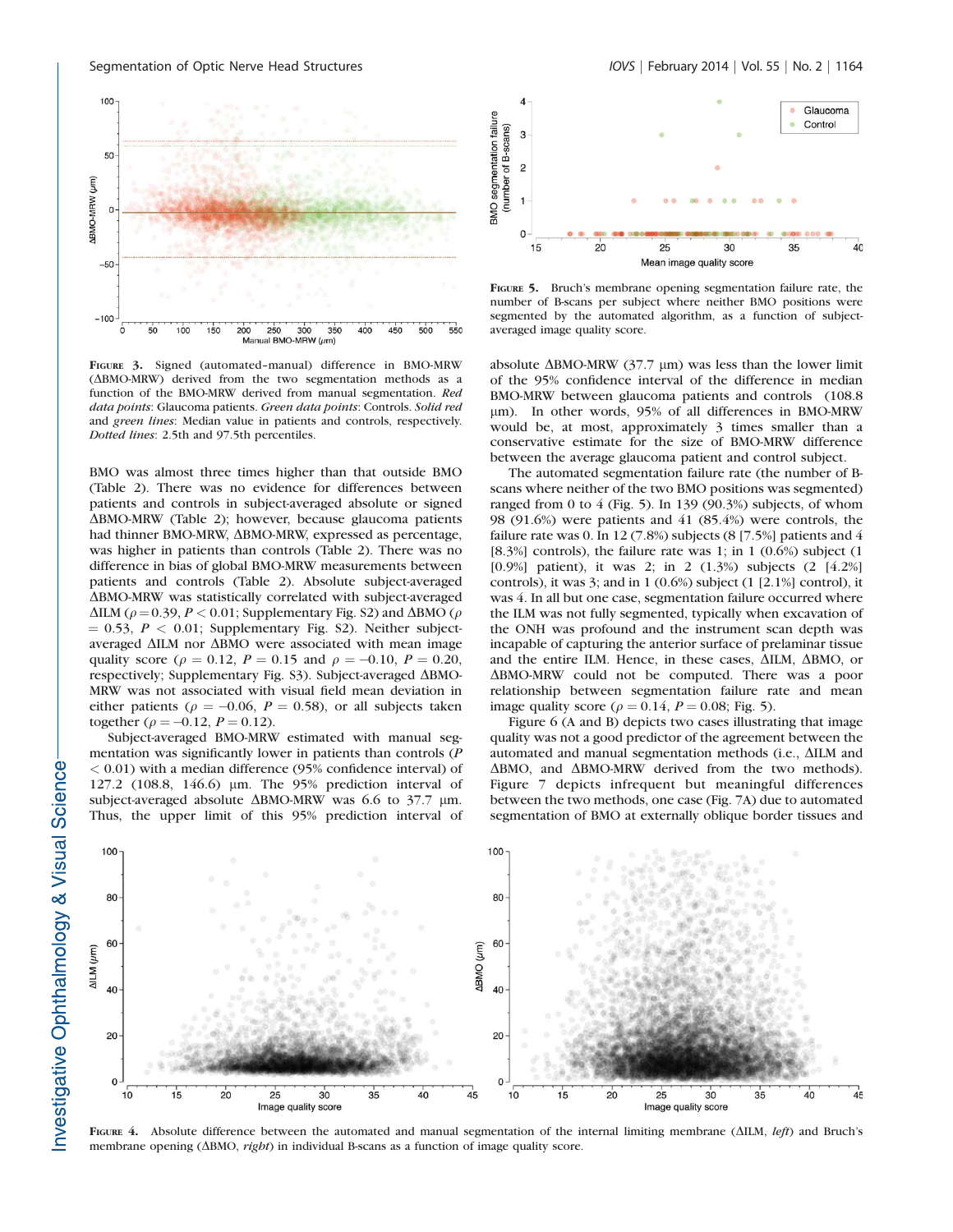

FIGURE 6. Two examples of B-scans illustrating that image quality score was not a good predictor of the agreement between the automated and manual segmentation methods. (A) Image quality in the 71st percentile of the distribution of image quality score and (B) in the fourth percentile. Inset: Infrared image with BMO segmentation marks shown for the whole optic nerve head and B-scan position (green line). Curves: ILM. Lines: BMO-MRW. Blue: Manual segmentation. Red: Automated segmentation. Magnitude of differences between the two segmentation methods shown for the *left*  $(L)$  and *right*  $(R)$  sides of the B-scan.

the other (Fig. 7B) due to interference from blood vessels. One example of segmentation failure is also illustrated (Fig. 7C).

# **DISCUSSION**

Δ

B

A growing body of research with SD-OCT indicates that neuroretinal rim measurements from BMO correctly reflect the amount of the remaining neuroretinal rim tissue.<sup>5,10-13,23</sup>

Accurate automated segmentation of the ILM and BMO is necessary for clinical utilization of these measurements.

Automated segmentation algorithms for SD-OCT have been described; however, their evaluations have been limited to comparisons between the subjectively judged optic disc and cup margins in conventional photographs and the automatically detected BMO and reference plane–based cup measurements in SD-OCT images.10,16 Recent studies have examined

#### TABLE 2. Summary of Subject-Averaged Data\*

|                         | Glaucoma               | Control                | P         |
|-------------------------|------------------------|------------------------|-----------|
| Image quality score, dB | 26.7(24.0, 29.8)       | 28.5 (26.0, 29.9)      | 0.03      |
| ΔILM, μm                | 10.6(7.8, 14.4)        | 7.9(5.6, 10.9)         | < 0.01    |
| ΔILM inside BMO, μm     | 15.8(10.6, 28.4)       | 11.9(8.3, 19.3)        | 0.02      |
| ΔILM outside BMO, μm    | 5.7(4.7, 8.6)          | 4.5(4.1, 6.9)          | < 0.01    |
| $\Delta$ BMO, $\mu$ m   | 17.4(13.2, 21.9)       | 18.9 (14.7, 26.4)      | 0.09      |
| Absolute ABMO-MRW, µm   | 13.4 (10.6, 16.8)      | 12.1(10.0, 16.8)       | 0.21      |
| Absolute ∆BMO-MRW, %    | 8.6(6.1, 14.4)         | 4.3(3.1, 5.8)          | ${<}0.01$ |
| Signed ABMO-MRW, µm     | $-1.7(-3.8, 3.0)$      | $-2.5$ ( $-5.9$ , 1.1) | 0.33      |
| Signed ABMO-MRW, %      | $-1.0$ ( $-4.0$ , 1.1) | $-0.7$ ( $-2.0, 0.3$ ) | 0.18      |
|                         |                        |                        |           |

\* Values shown are median (interquartile range).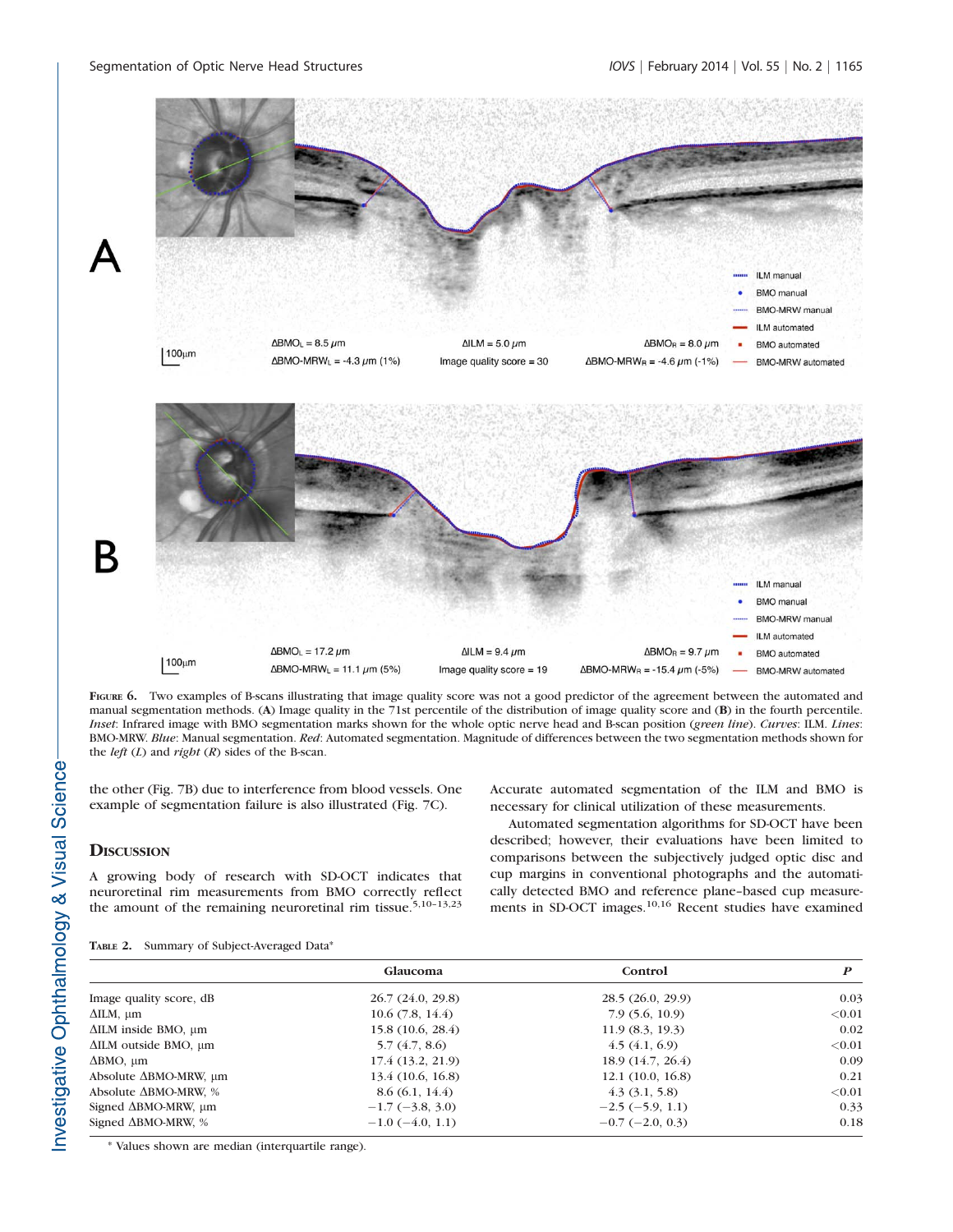

FIGURE 7. Three examples of B-scans of infrequent but meaningful differences in agreement between the automated and manual segmentation methods. (A) Incorrect segmentation of the BMO (left) by the automated algorithm on border tissue or sclera. The large difference between the two techniques occurs in the entire temporal optic nerve head (*inset*). (B) Influence of a large blood vessel on ILM segmentation, resulting in large differences between the two techniques as well as in BMO-MRW. (C) Segmentation failure by the automated technique, likely because of the deep excavation of the optic nerve head. Curves: ILM. Lines: BMO-MRW. Blue: Manual segmentation. Red: Automated segmentation. Magnitude of differences between the two segmentation methods shown for the *left* ( $L$ ) and *right* ( $R$ ) sides of the B-scan.

the agreement between automated and manual segmentation in their derivation of disc margin–based measurements such as cup-disc ratio, with the assumption that the termination of the Bruch's membrane/retinal pigment epithelium complex represents the clinical disc margin.<sup>19,20</sup> While these studies have reported generally good agreement between the two methods, the clinically visible optic disc margin seldom corresponds to BMO,<sup>6</sup> making these studies challenging to interpret. In contrast, our evaluation of the automated segmentation algorithm compared automated and manual ILM and BMO segmentation in all of the same B-scan images. We are not aware of previous published studies using the same approach.

The automated segmentation algorithm used in this study yielded a median difference (compared to manual segmentation) of approximately 8  $\mu$ m in ILM segmentation and approximately 12 µm in BMO segmentation, equivalent to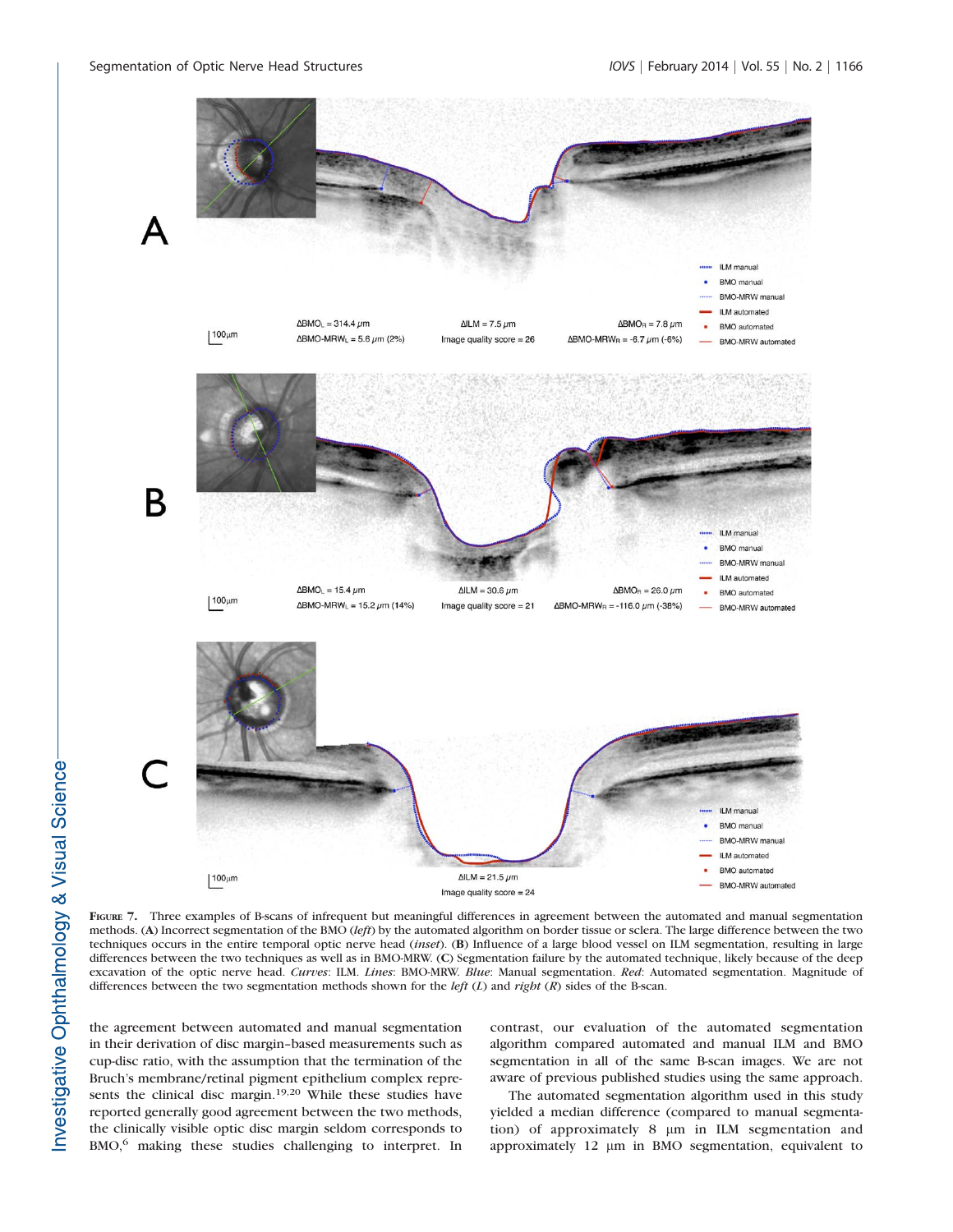$<$  2 and  $<$  3 image pixels, respectively. However, the distribution of  $\Delta$ ILM and  $\Delta$ BMO had long positive tails (Fig. 1), with 10% of  $\Delta$ ILM and  $\Delta$ BMO values being >20 µm and >53 µm, respectively. Hence, while in most cases the automated algorithm provided similar results to manual segmentation, for clinical use, the user should ideally review images for automated segmentation accuracy to identify obvious errors. This verification process is similar to the one required after automated segmentation of the retinal nerve fiber layer. Owing to the complex nature of deep optic nerve head anatomy in which BMO segmentation is affected by factors such as border tissue orientation, overlying blood vessels, and retinal pigment epithelium clumps, it is unlikely that even with further enhancements in automated segmentation, segmentations will not require verification by the user. We did not include glaucoma suspects but assume that the range of ONH appearances across glaucoma patients and controls encompass these subjects. However, if glaucoma suspects systematically differ in ONH structure, then the present results may not be generalizable to them, or indeed to subjects with myopic or other atypical ONH appearances.

With automated segmentation of the ILM and BMO, we wanted to determine whether BMO-MRW, the most important parameter of interest, could be derived reliably (compared to that derived with manual segmentation) without user input. The difference in  $\triangle BMO-MRW$  between patients and controls was not statistically significant, nor was  $\Delta$ BMO-MRW related to the severity of disease. Furthermore, the magnitude or direction (positive or negative) of  $\triangle BMO-MRW$  did not depend on the magnitude of BMO-MRW (Fig. 3). These findings suggest a degree of robustness in the agreement between BMO-MRW values derived from these two segmentation methods. Finally, to place our findings within the context of clinical significance, 95% of all differences in BMO-MRW between the two segmentation methods were, at worst, about 3 times smaller than a conservative estimate of the difference in BMO-MRW between glaucomatous and normal ONHs. Hence, these differences are unlikely to affect even a conservative gauge the discrimination ability of BMO-MRW.

An important limitation of the present study was the lack of a veridical BMO and ILM against which the true error of the automated algorithm can be computed. We assume that lower values of  $\Delta$ ILM and  $\Delta$ BMO are surrogates of accuracy; however, it is plausible that lower or higher values could result from errors in the manual placement of the segmentation points, especially BMO. It is likely that the true segmentation error for BMO with both methods likely increased as the visibility of BMO decreased. Further research is underway in which the association of  $\Delta$ BMO with subjectively graded BMO identifiability is examined to test the hypothesis that the automated segmentation algorithm performs worse when the operator also has difficulty with identifying BMO.

It is notable that individual B-scan image quality score was a poor predictor of  $\Delta$ ILM or  $\Delta$ BMO, suggesting that the segmentation algorithm was robust up to the degree of signal degradation encountered in clinical care. Image quality score explained less than 0.01% and 0.25% of the variability in  $\Delta$ ILM and  $\triangle BMO$ , respectively. Similarly, mean  $\triangle ILM$  or  $\triangle BMO$  in individuals did not depend on mean image quality score.

Factors besides image quality had an impact on  $\triangle$ ILM or  $\Delta$ BMO, hence likely on segmentation accuracy. In externally oblique border tissue configuration,15,24 where border tissue extends externally from the sclera to fuse with Bruch's membrane, the location of BMO can be mistaken for either border tissue or sclera (Fig. 7). Large differences between the two methods in BMO segmentation can occur in multiple adjacent sections (Fig. 7). Externally oblique border tissue configuration is common in myopic eyes.<sup>25</sup> Because our study

excluded subjects with myopia exceeding -6 D, it is probable that  $\Delta$ BMO and  $\Delta$ BMO-MRW is higher in that population.

Blood vessels can obscure visibility of the underlying BMO by absorbing incident light and casting shadows. There were no obvious variations in DBMO around BMO, except around the superior pole, indicating that the superior vessel trunk was the likely reason for this finding. Blood vessels can also impact automated ILM segmentation, particularly when they are superficial (Fig. 7), as the algorithm can trace the ILM either above or below the vessel depending on the superficiality of the blood vessel. More importantly, ILM segmentation by either method in these cases can have an impact on BMO-MRW if the direction of the minimum rim width is in the vicinity of a blood vessel (Fig. 7). Some efforts to segment blood vessels automatically have been made<sup>26</sup>; however, ultimately, they have to be excluded from calculation of neuroretinal rim tissue. Advances in SD-OCT-based Doppler flowmetry<sup>27</sup> may eventually help to automatically remove the contribution of blood vessels from neural tissue by subtracting the volume generating a Doppler signal.

The contour of the ILM had an impact on  $\triangle$ ILM. Inside BMO, the contour of the ILM has a more complex shape than outside BMO and likely results in a relatively lesser degree of segmentation certainty with both techniques, and probably the reason why  $\Delta$ ILM inside BMO was almost three times higher than outside BMO.

Finally, the scan pattern with which B-scan images are obtained likely affects segmentation accuracy. We used a radial scan pattern centered on the optic nerve head for two reasons: firstly, to ensure that the B-scan had the highest likelihood of intersecting BMO as perpendicularly as possible and reduce the number of candidate positions for BMO; secondly, to have an approximately radially equidistant separation of BMO points to ensure representative sampling. Raster or volume scanning patterns do not intersect BMO perpendicularly (except at the horizontal and vertical poles for horizontal and vertical raster patterns, respectively), hence segmentation accuracy may vary around BMO. Raster patterns also do not yield radially equidistant BMO points. Nonetheless, a comparison of the various scanning patterns may be important in ascertaining the optimal one for segmenting optic nerve head structures with SD-OCT.

In summary, we showed that segmentation of the ILM and BMO with automated and manual methods is highly comparable, with a small number of exceptions. Further input and training from manual segmentations, modification of scan depth according to optic nerve head excavation, and removal of blood vessels from neuroretinal rim calculations are important enhancements that will aid in the incorporation of automated rim measurements into clinical practice.

## Acknowledgments

The authors are grateful to Claude Burgoyne, Devers Eye Institute, Portland, Oregon, for providing the segmentation software.

Supported by Grants MOP11357 (BCC) from the Canadian Institutes of Health Research, Ottawa, Ontario; Capes Foundation (ASCR), Ministry of Education of Brazil, Brasilia, Brazil; and equipment and unrestricted research support from Heidelberg Engineering (BCC), Heidelberg, Germany.

Disclosure: F.A. Almobarak, None; N. O'Leary, None; A.S.C. Reis, None; G.P. Sharpe, None; D.M. Hutchison, None; M.T. Nicolela, None; B.C. Chauhan, Heidelberg Engineering (F, C, R)

# **References**

1. Srinivasan VJ, Adler DC, Chen Y, et al. Ultrahigh-speed optical coherence tomography for three-dimensional and en face